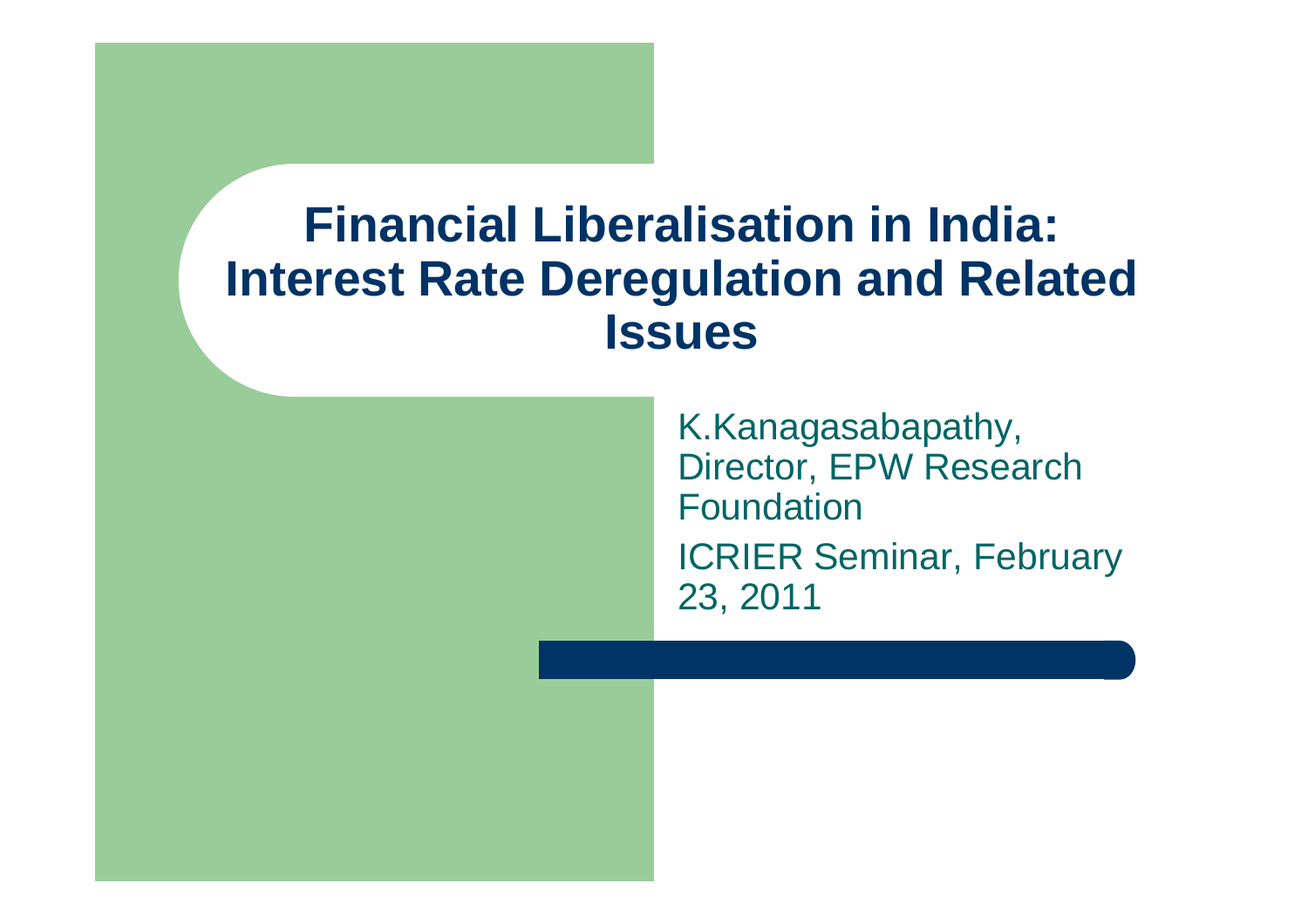# **Outline**

**Important landmarks** Deposit Rates**CLending Rates • Administered Rates** 

- 
- **Market Rates**
- **Policy Rates**
- Related Issues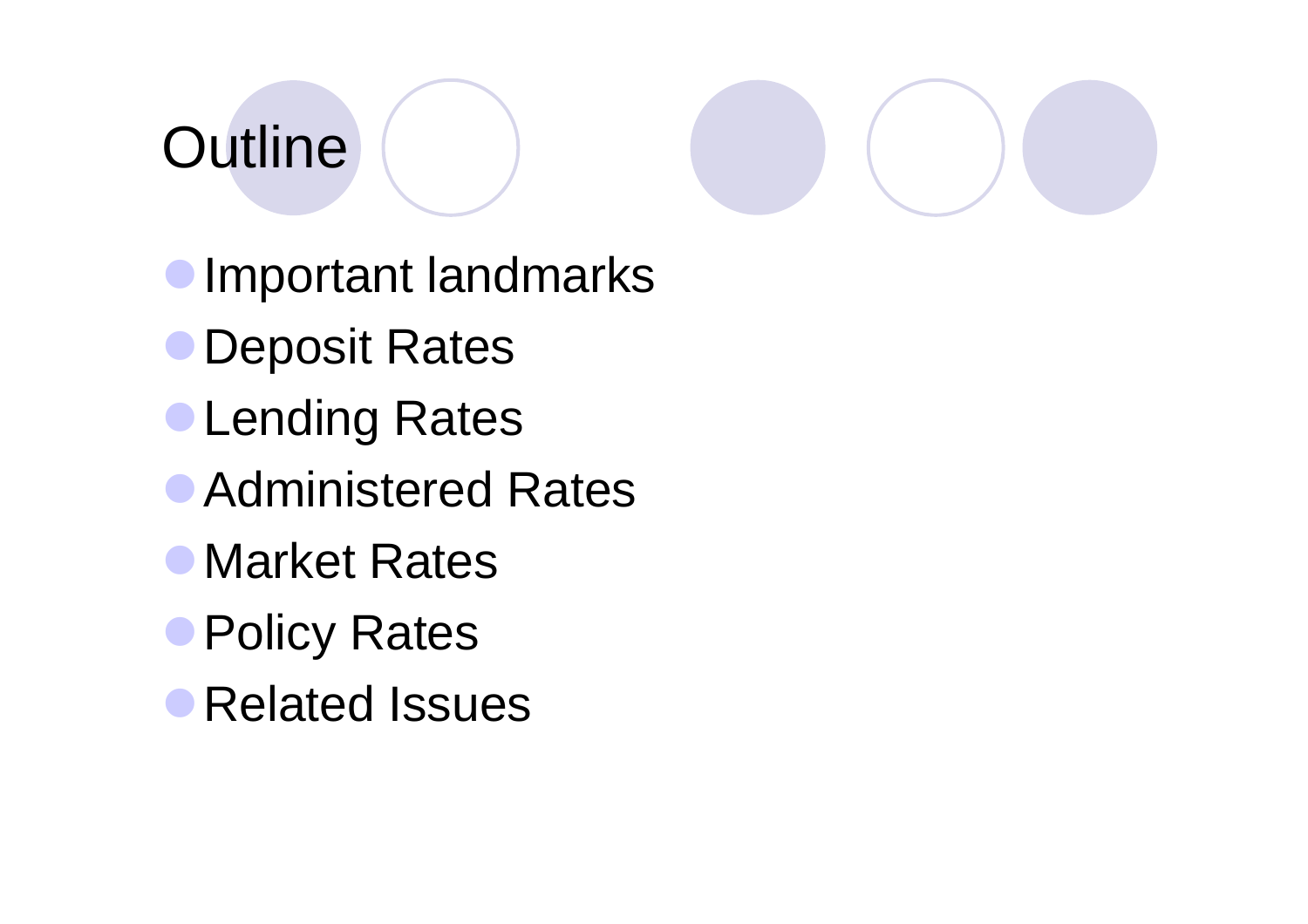# Landmarks in Indian Finance

- $\bullet$ Financial development to support Planning
- $\bullet$  Nationalisation of Insurance, nationalisation of banks 1956, 1969,1980
- **Insitutional Development- Supply leading role**  $\bullet$
- $\bullet$ 1970s and 80s—expansion phase
- $\bullet$ Mid-80s—consolidation phase
- $\bullet$ Chakravarty committee report - <sup>1985</sup>
- **•** Post reform period—90s onwards Liberalisation and market Post reform period—90s onwards Liberalisation and market  $\bullet$ development—from financial repression to deregulation
- **1992—Stock market scam**<br>Albrecimbers committee La
- **C** Narasimham committee I and II
- $\bullet$ Tarapore committee—I and II
- $\bullet$ Reddy Committee and Rakesh Mohan committee-2000, 2009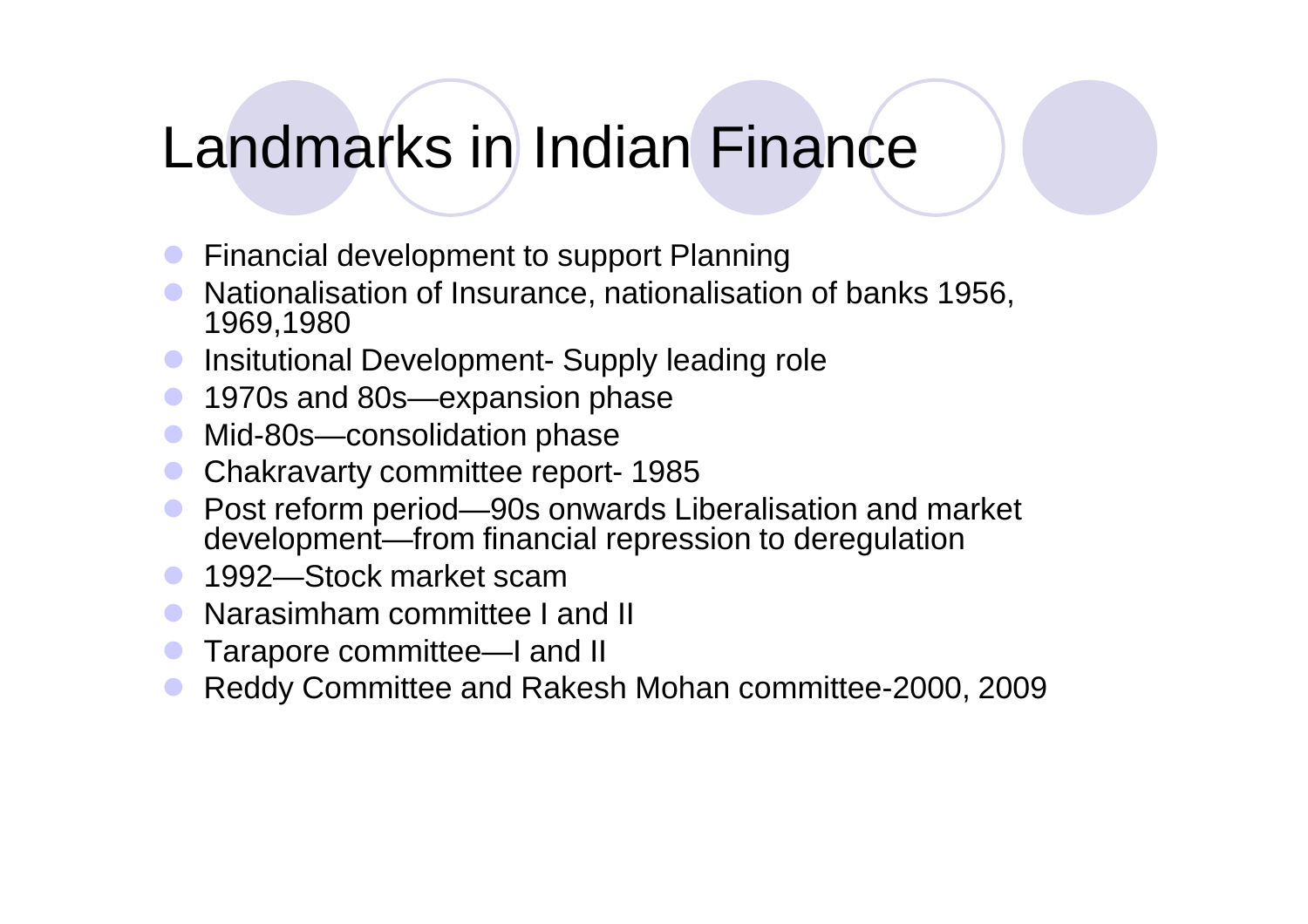#### Major charecteristics of Indian finance

- Government domination
- Multiple agencies
- Multiple regulators
- **Conservatism and gradualism**
- Managed capital account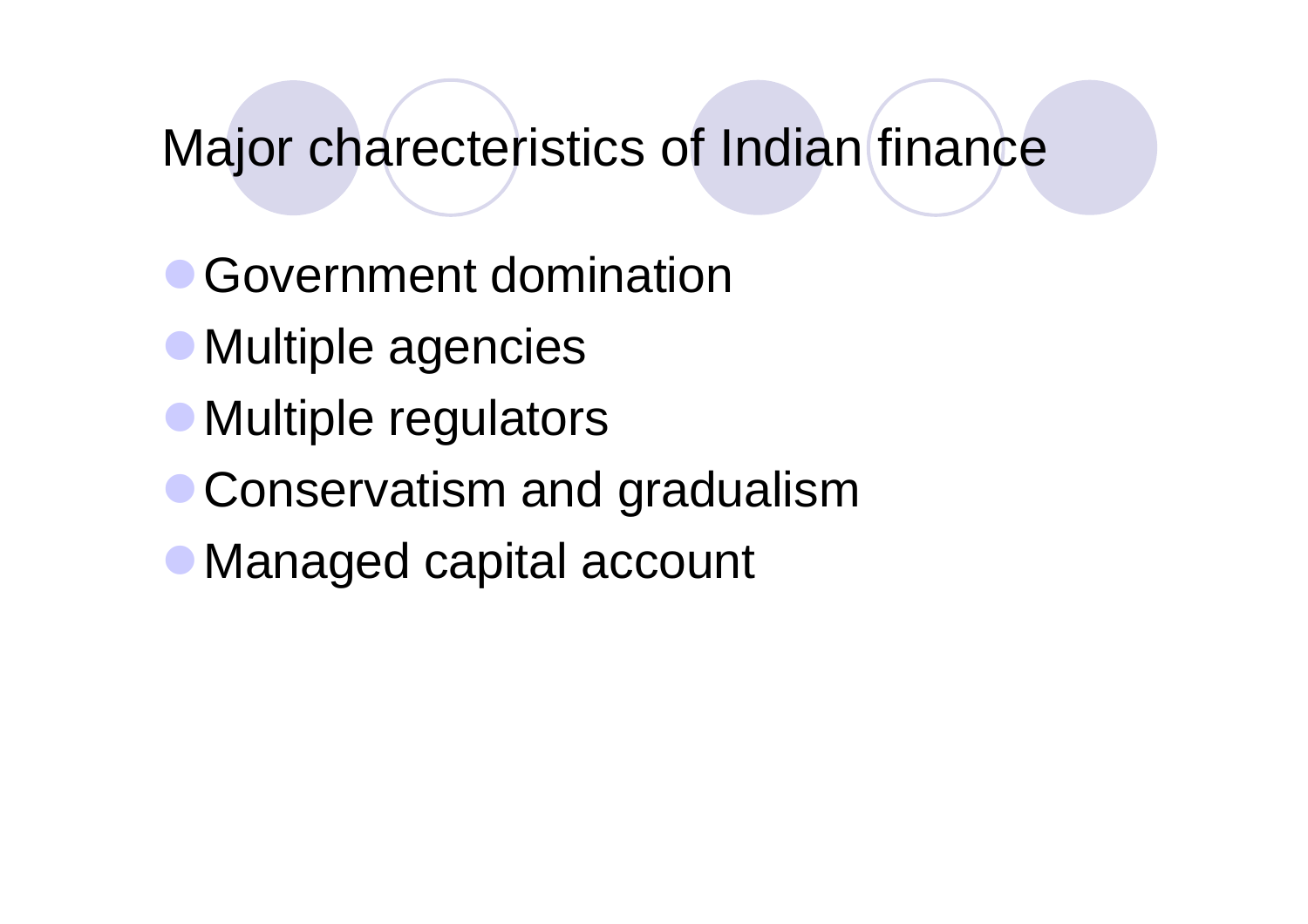# Important landmarks

- $\bullet$ Beginnings: Mid- 1980s-Rationalisation
- **Freeing of Money market rates-late 1980s**  $\bullet$
- $\bullet$ Freedom to fix lending rates-early 1990s
- Government securities rates- Auctions-early 1990s
- $\bullet$ **Elimination of automatic monetisation-1997**
- Fiscal consolidation-2003, 2006
- Activation of policy rates- Bank Rate, Repo and Reverse  $\bullet$ Repo rates—late 1990s, 2001
- Benchmark Prime Lending Rate—2003  $\bullet$
- $\bullet$ Base Rate-2010
- Pending reforms: Savings Accounts, Non-resident  $\bullet$ deposits, Contractual Savings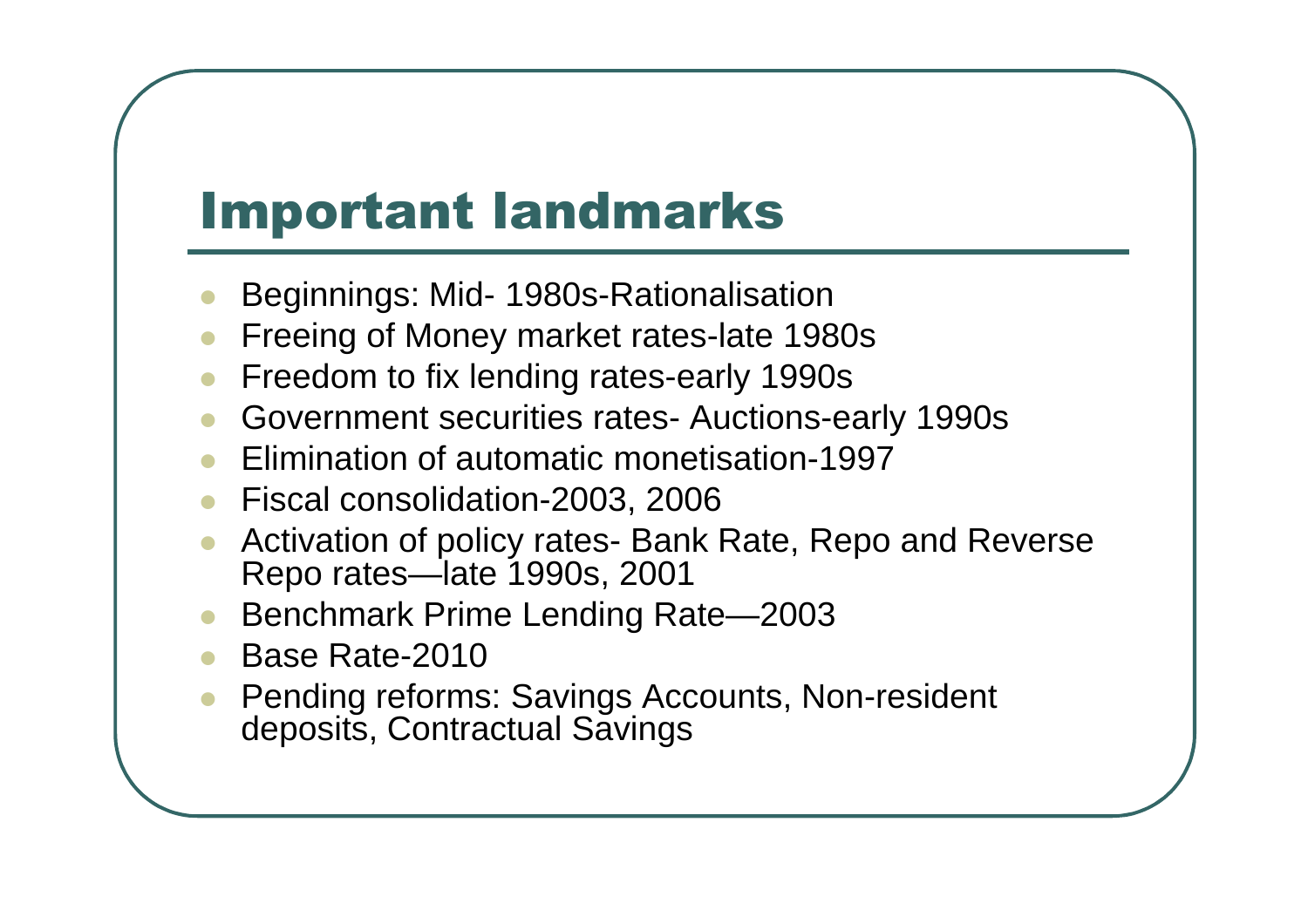# Policy Direction

- $\bullet$  The policy on interest rates has undergone a sea change since the onset of reforms in the early 1990s. This has impacted the way in which policy interest rates are set by the Reserve Bank, and how market interest rates, inparticular on loans, are determined.
- $\bullet$  Two general policy objectives came into being: first, to make interest rate determination more transparent and competitive in the system; and second, to make markets respond to policy interest rate changes so that the 'rate channel' transmission of monetary policy becomes more effective.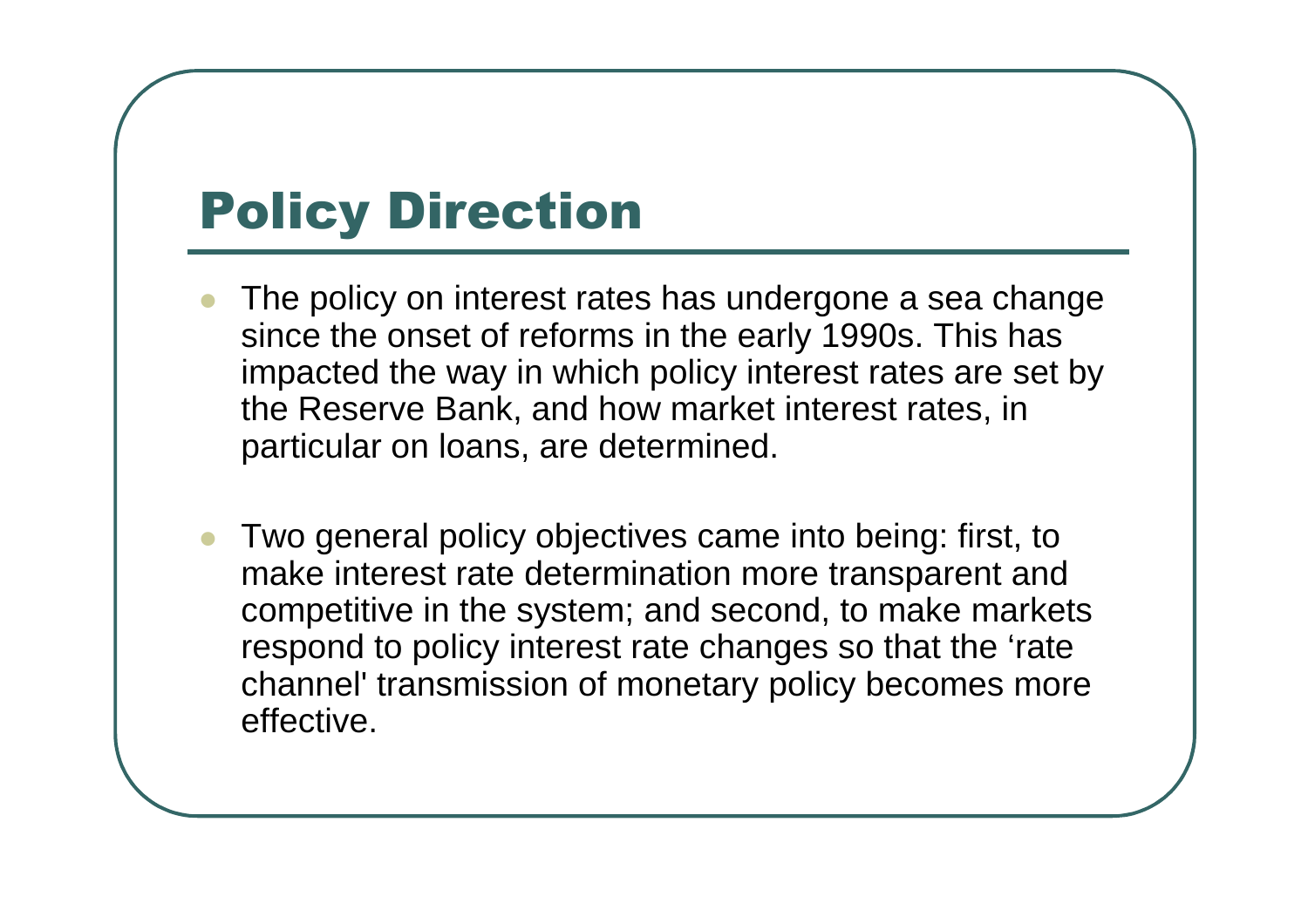# Savings Deposit rate

- $\bullet$  The annual policy announced on April 29, 2002 considered the liberalization of savings bank deposit rate, but decided to continue with the administered structure. To quote:
- $\bullet$  "In view of the present deregulated interest rate environment and the reduction in interest rates on Government's small savings schemes in the recent period, there is an apparent case for deregulation of interest rates on savings account also. However, considering the fact that bulk of such savings deposits are held by households, including households in rural and semi-urban areas, on balance, it is not considered as opportune time to deregulate the interest rate onsavings account for the present."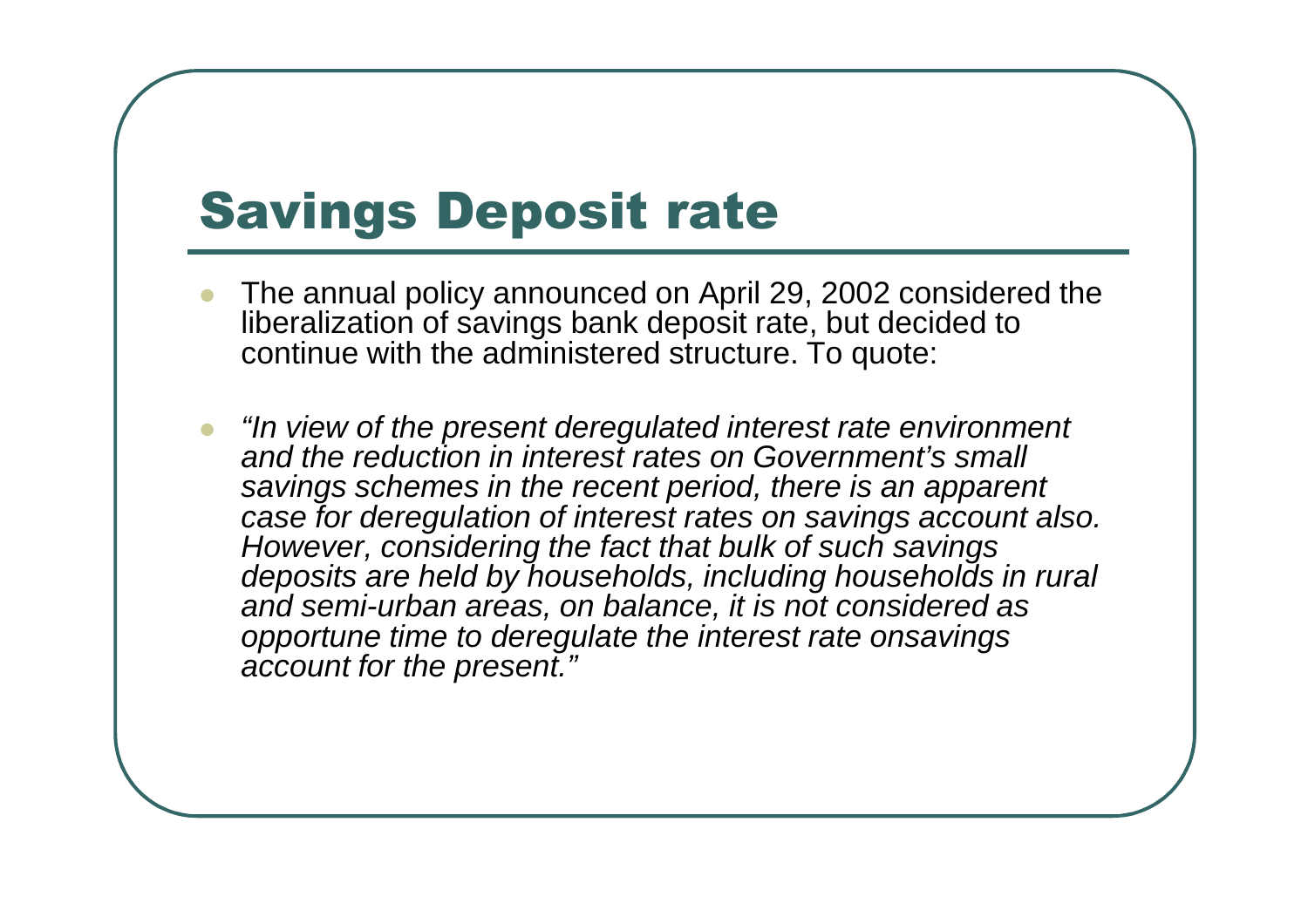# SB deposits cont'd

- SBDs like in other countries could offer minimum facilities such as withdrawal and ATM/debit card with modest interest payment but it may not offer cheque writing facility.
- Since strict KYC norms in the context of ALM/CFT will arise only in the case of chequable accounts, SBDs may in principle be treated on par with 'no frill' accounts. There need not be a distinction between SBDs and 'no frills' accounts. Interest rate on such accounts may be totally be freed.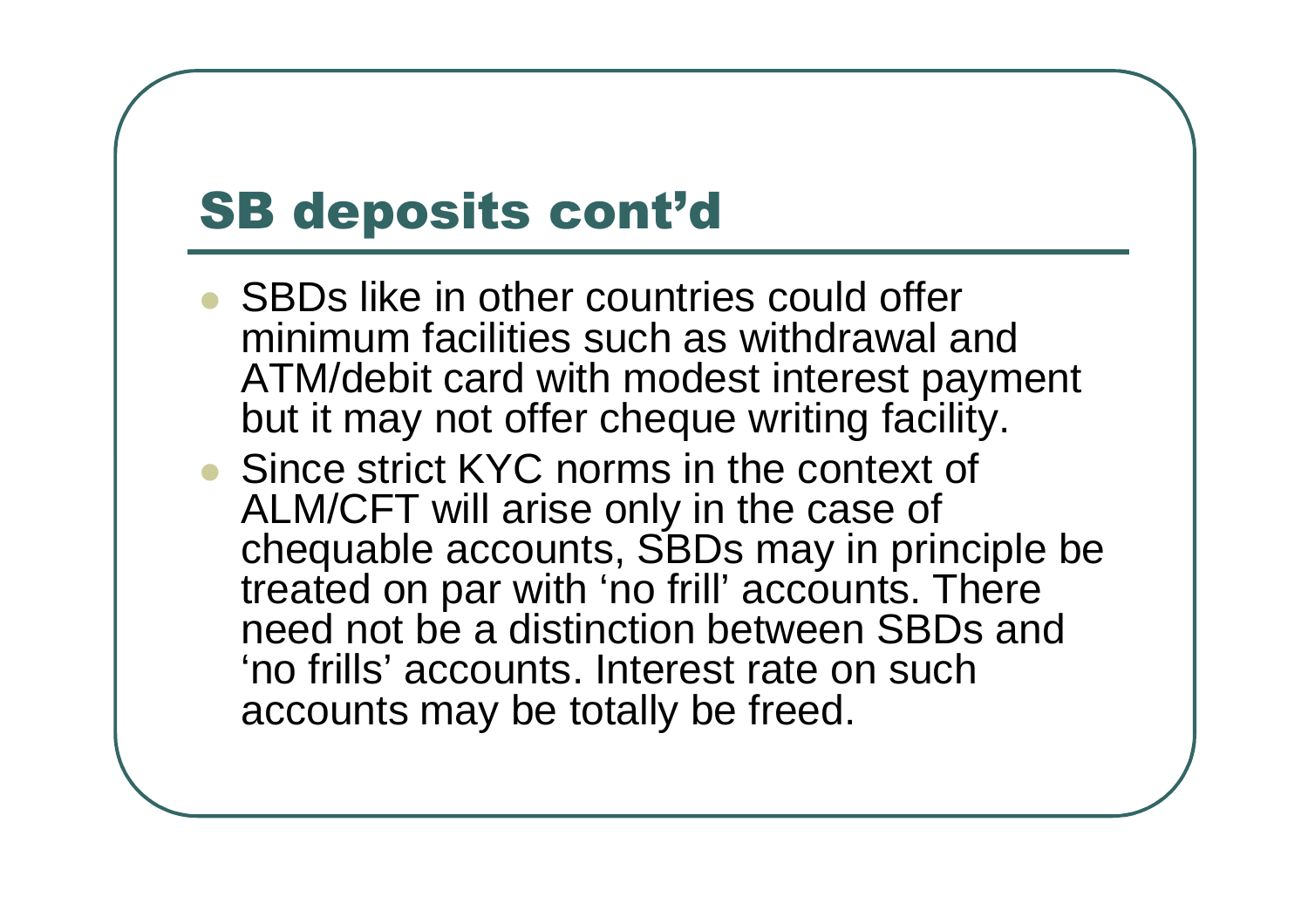# Small savings schemes

- $\bullet$  Thirteenth Finance Commission: "the design and implementation of the NSSF be examined with a view to introducing transparency, market-linked rates and other necessary reforms".
- First, small saving schemes cannot be viewed in isolation from other  $\bullet$ major financial instruments such as bank deposits and mutual funds. A fragmented approach focusing only on NSSF may at best result in some incremental reforms, without removing distortions.
- $\bullet$  The treatment of small savings schemes has to be viewed in the broader perspective of reforms in respect of financial savings/instruments as a whole; this is in order to develop an efficient capital and debt market as also make more effective the monetary policy transmission mechanism through interest rates.
- $\bullet$  Second, small savings schemes as they exist at present, possess a mixture of different type of saving instruments, some akin to deposits and others in the nature of old age security schemes. The future of these schemes has to be assessed in the light of banking and financial sector developments, and pension fund reforms.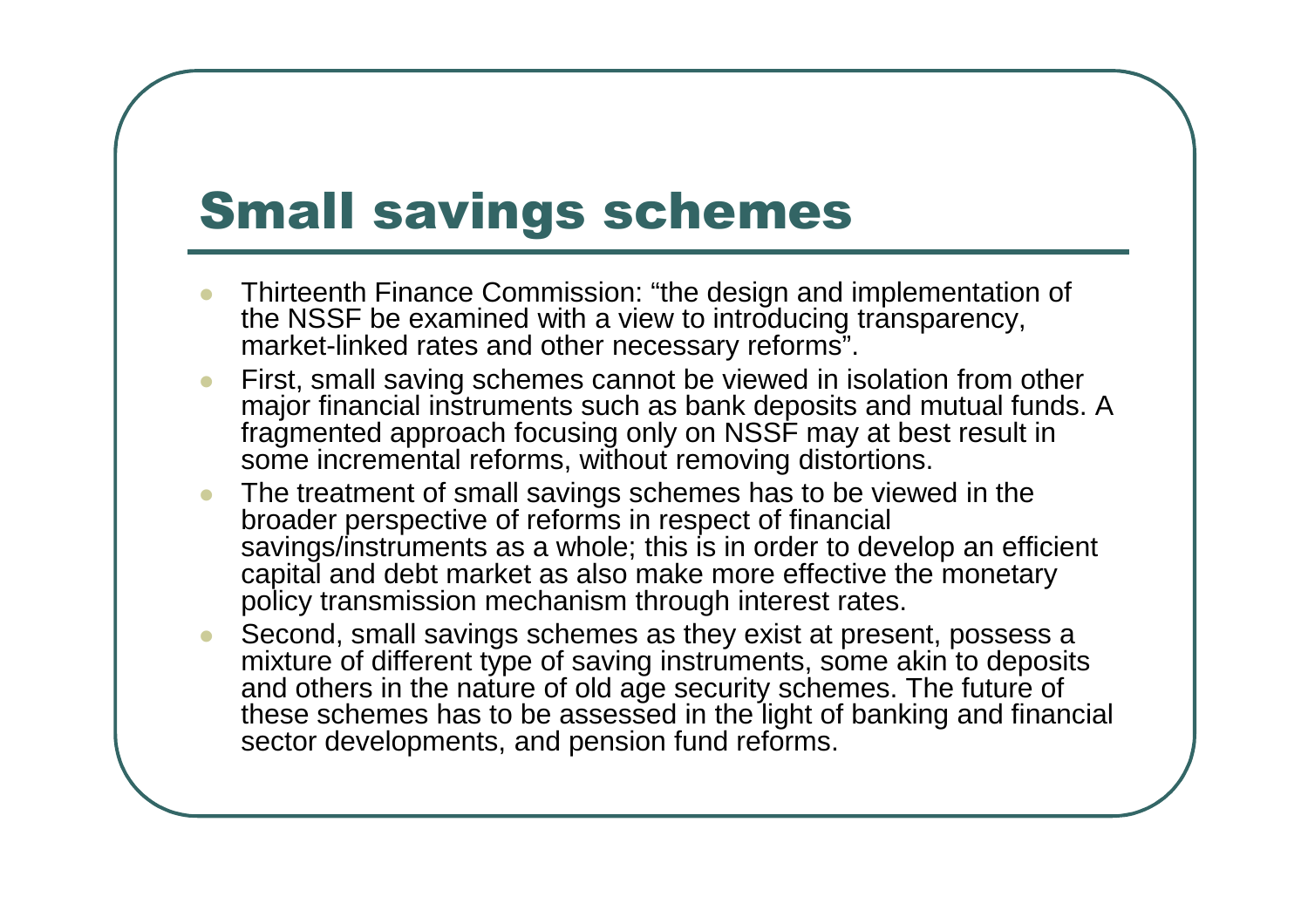# Government securities market: Role and significance

- $\bullet$ • Public debt– an instrument of fiscal policy
- $\bullet$ • Gsec market—a conduit for central bank operations
- $\bullet$ • Sets benchmark for other debt instruments
- $\bullet$ **• Prerequisite for development of debt** market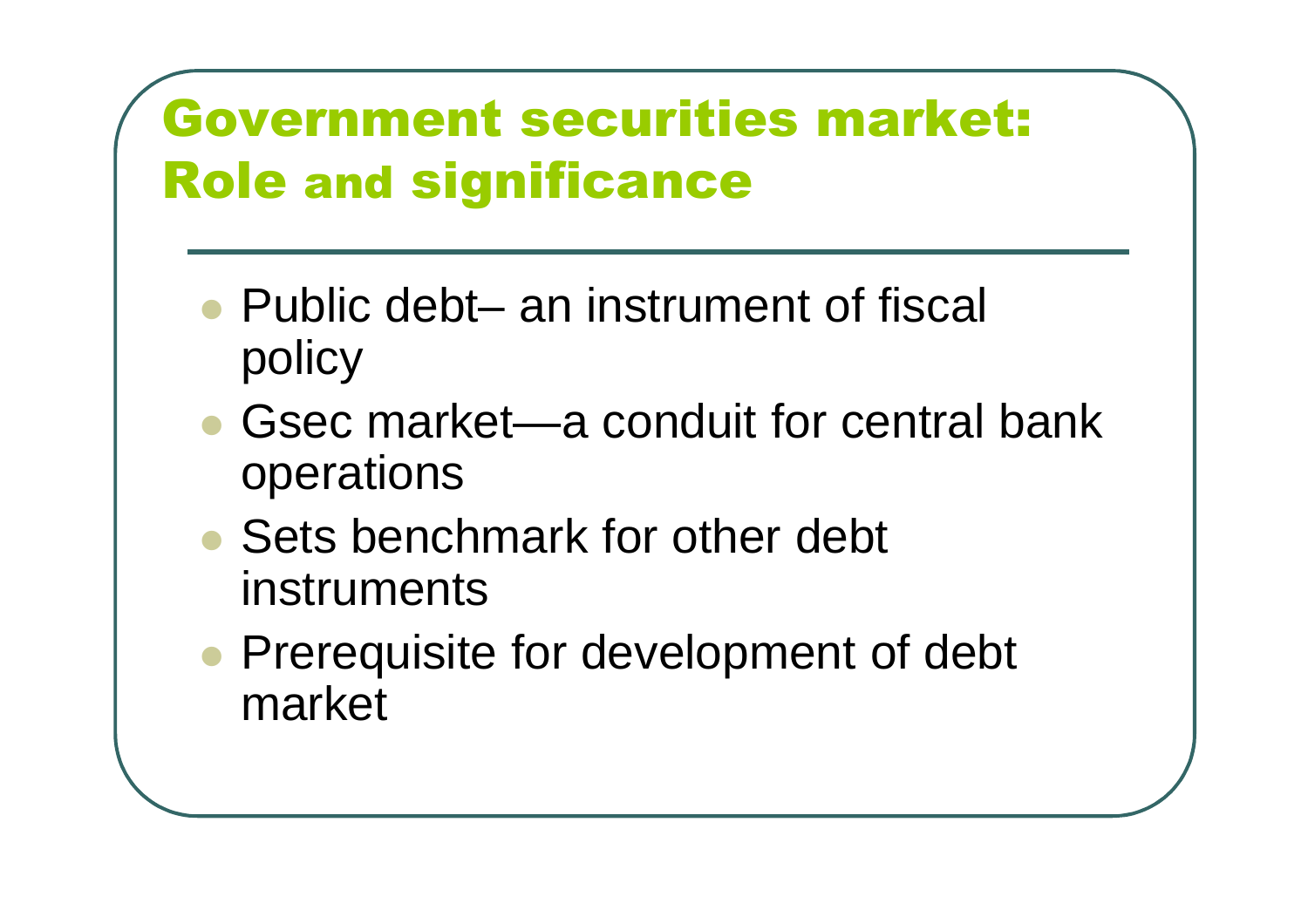#### Primary market –issuance procedures

- $\bullet$ • Floatations—pre-reform period—fixed coupons issued at par
- $\bullet$ Captive market
- $\bullet$ Passive management of debt
- $\bullet$ ● Post-reform :Auctions–
- $\bullet$ yield based and price based
- $\bullet$ ● Auctions– uniform price and multiple price
- $\bullet$ Winners' curse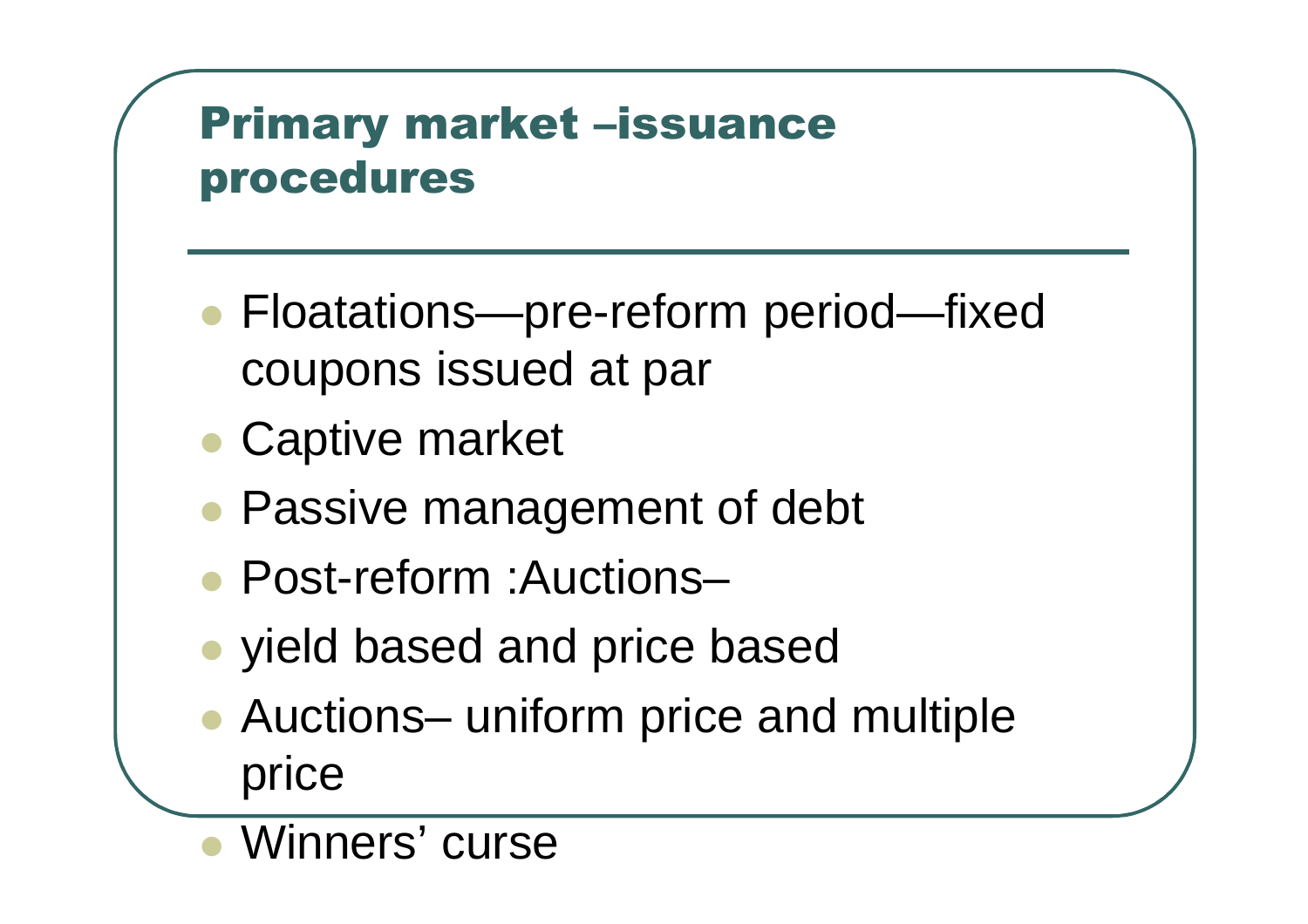# Tbills $\bullet$ ● 91 day auction every Wednesday settled on Friday- $\bullet$ • 182/364 day bills– auctions on alternate wednesdays preceding reporting fridayssettled on friday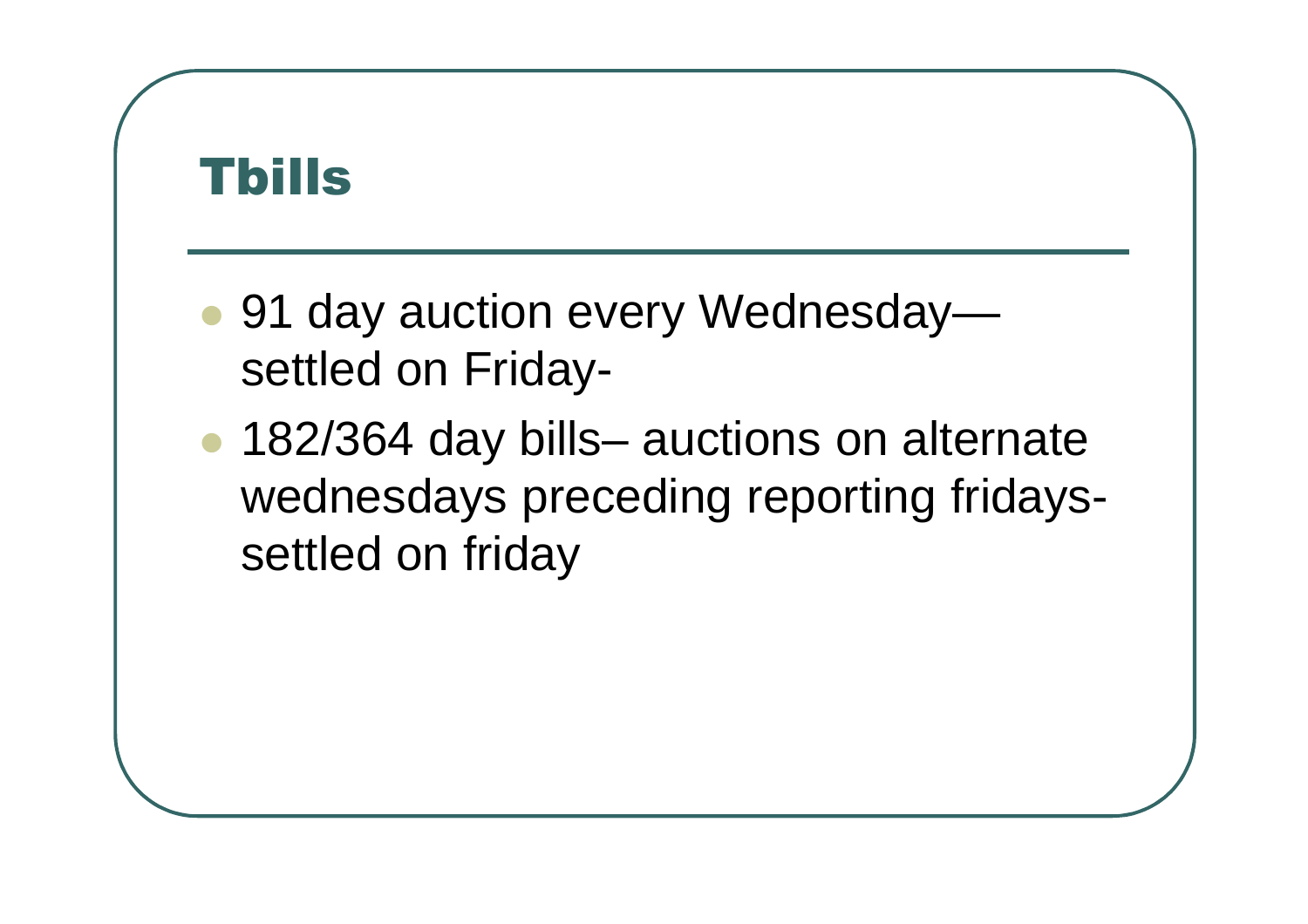### Dated Securities

- $\bullet$ Auctions as per calendar
- $\bullet$ ● Features to know—
- COUDON—NY DAVI • Coupon—hy payments
- $\bullet$ • Fixed rate
- $\bullet$ • Floating rate
- $\bullet$ **•** indexed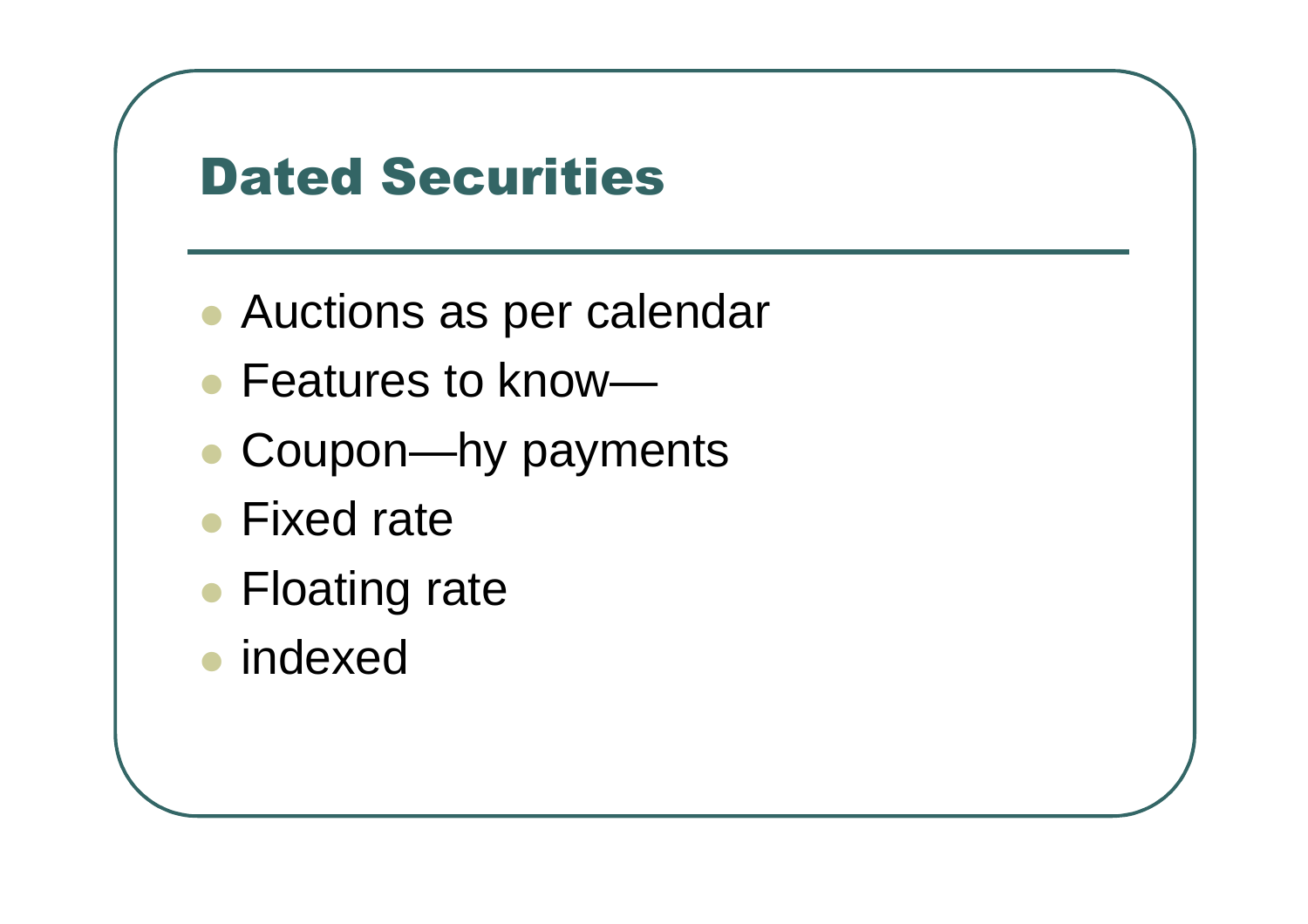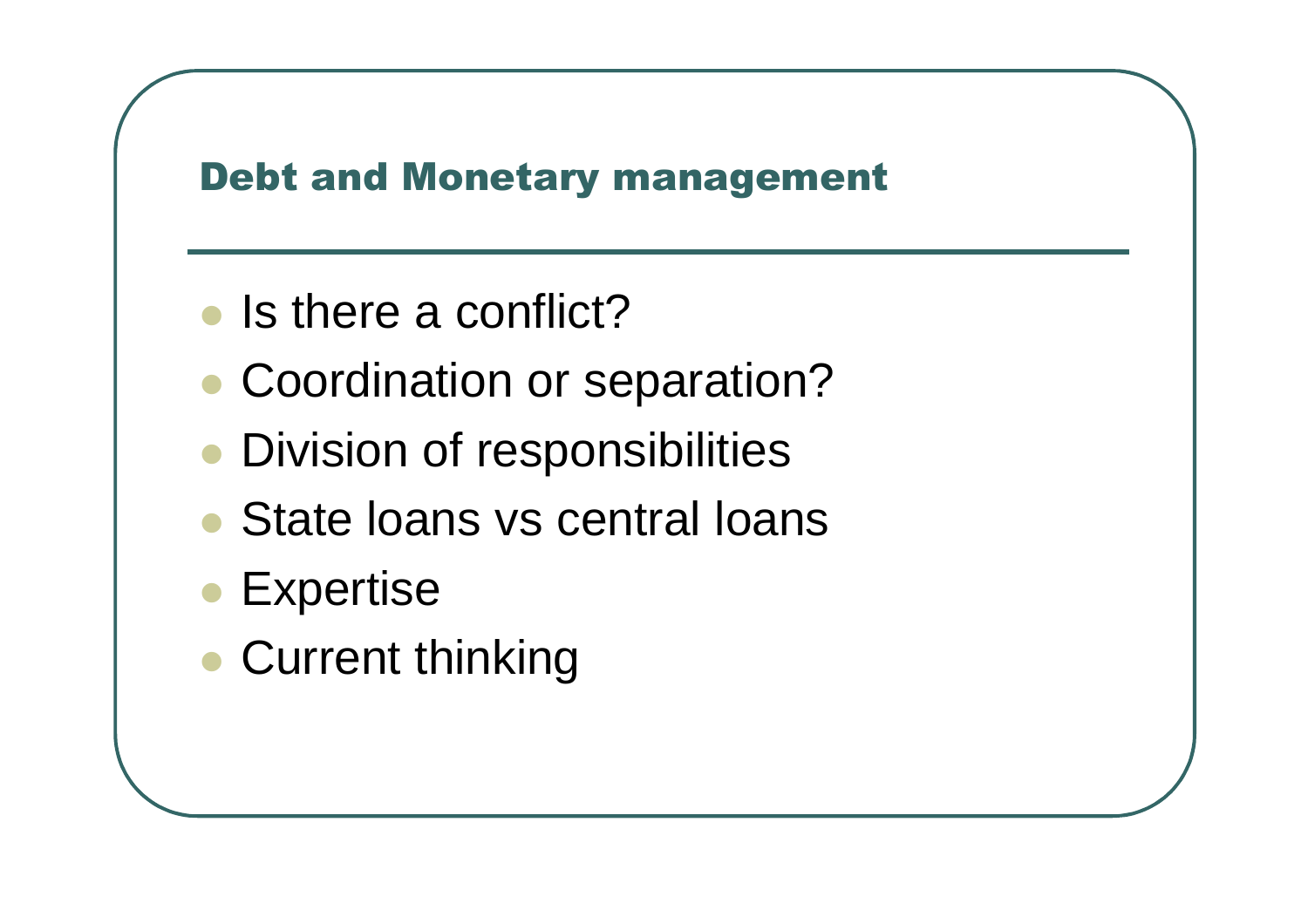#### Policy Rates

|           | <b>Crr</b> | repo | r. repo |
|-----------|------------|------|---------|
| $Jan-10$  | 5.00       | 4.75 | 3.25    |
| Feb-10    | 5.75       | 4.75 | 3.25    |
| Mar- $10$ | 5.75       | 5.00 | 3.50    |
| Apr- $10$ | 6.00       | 5.25 | 3.75    |
| $May-10$  | 6.00       | 5.25 | 3.75    |
| $Jun-10$  | 6.00       | 5.25 | 3.75    |
| $Jul-10$  | 6.00       | 5.75 | 4.50    |
| Aug- $10$ | 6.00       | 6.00 | 5.00    |
| $Sep-10$  | 6.00       | 6.00 | 5.00    |
| $Oct-10$  | 6.00       | 6.00 | 5.00    |
| $Nov-10$  | 6.00       | 6.25 | 5.25    |
| $Dec-10$  | 6.00       | 6.25 | 5.25    |
| $Jan-11$  | 6.00       | 6.50 | 5.50    |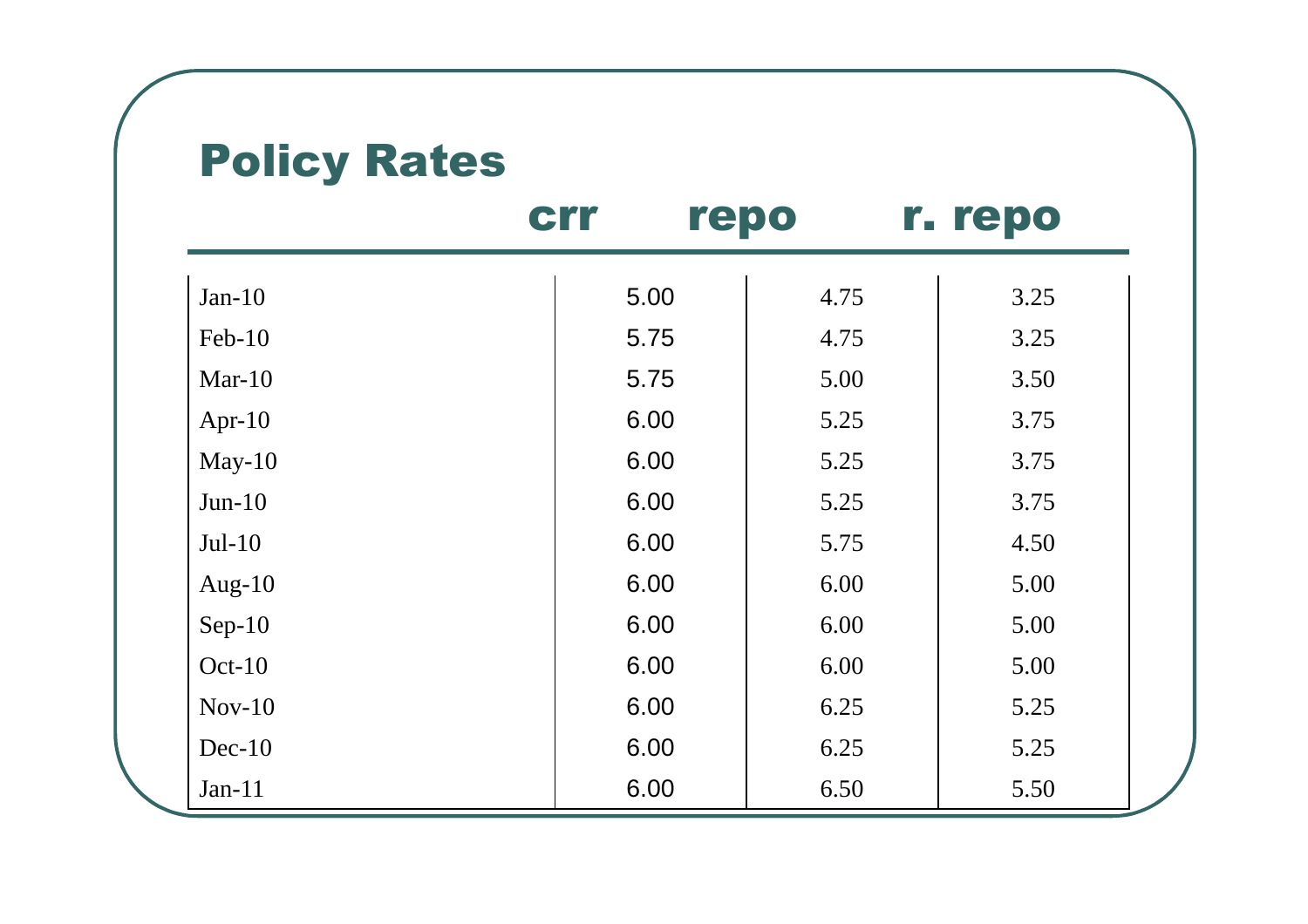**Policy phases** Policy phases

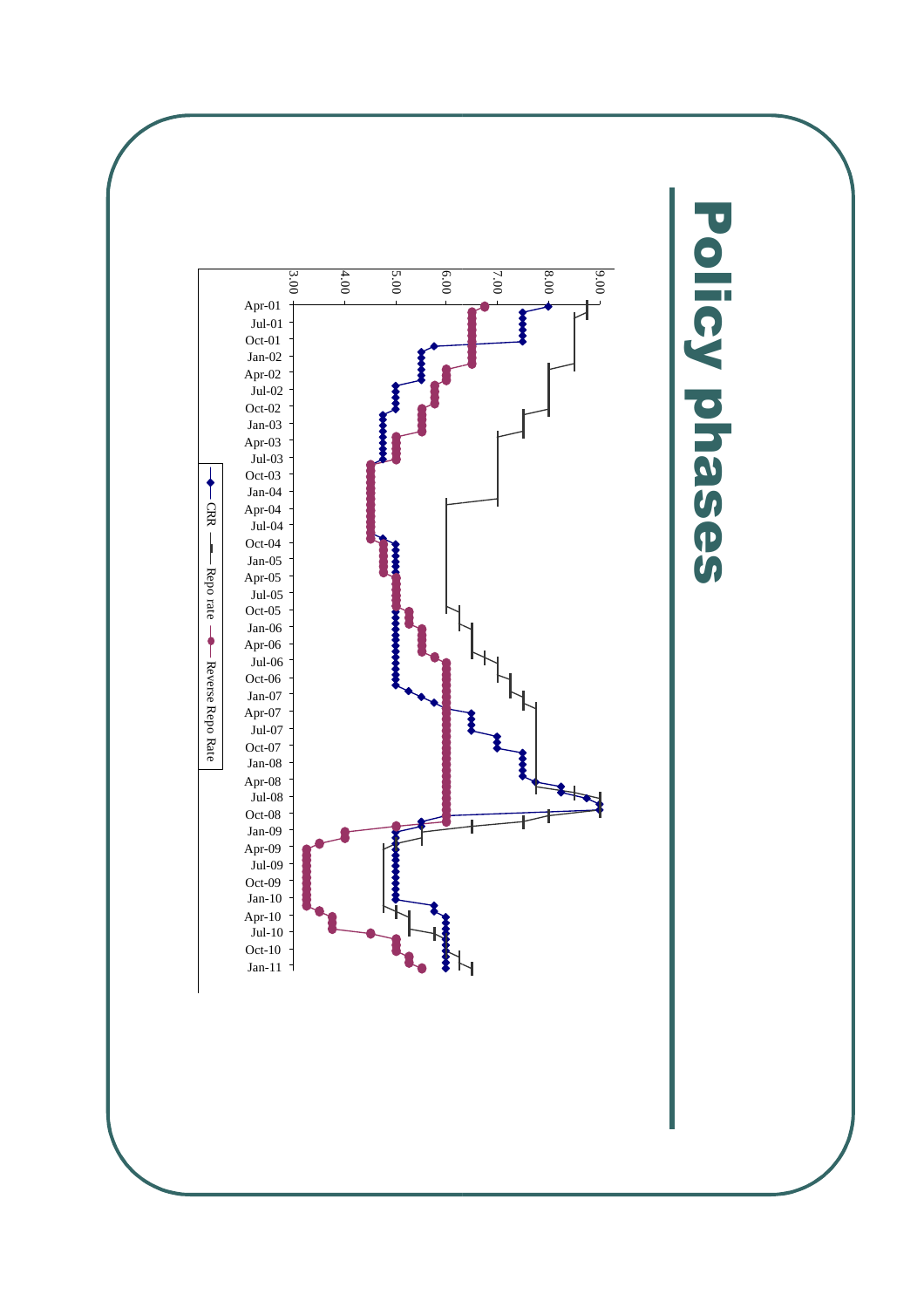# Easing and Tightening phases

|                                           | <b>Phase I</b>                           | <b>Phase II</b>                                 | <b>Phase III</b>                       | <b>Phase IV</b>                    |
|-------------------------------------------|------------------------------------------|-------------------------------------------------|----------------------------------------|------------------------------------|
|                                           | April 2001-<br>2002 to<br>August<br>2004 | September<br>$2004$ to<br>Septem<br>ber<br>2008 | October<br>2008 to<br>Januar<br>y 2010 | February 2010-<br>December<br>2010 |
| <b>Monthly Average WPI</b>                | 4.4                                      | 5.8                                             | 3.8                                    | 9.7                                |
| Monthly Average CPI <sup>*</sup>          | 3.9                                      | 5.9                                             | 11.0                                   | 12.0                               |
| Monthly Average M3                        | 15.0                                     | 18.7                                            | 19.8                                   | 15.5                               |
| * - data available up to November<br>2010 |                                          |                                                 |                                        |                                    |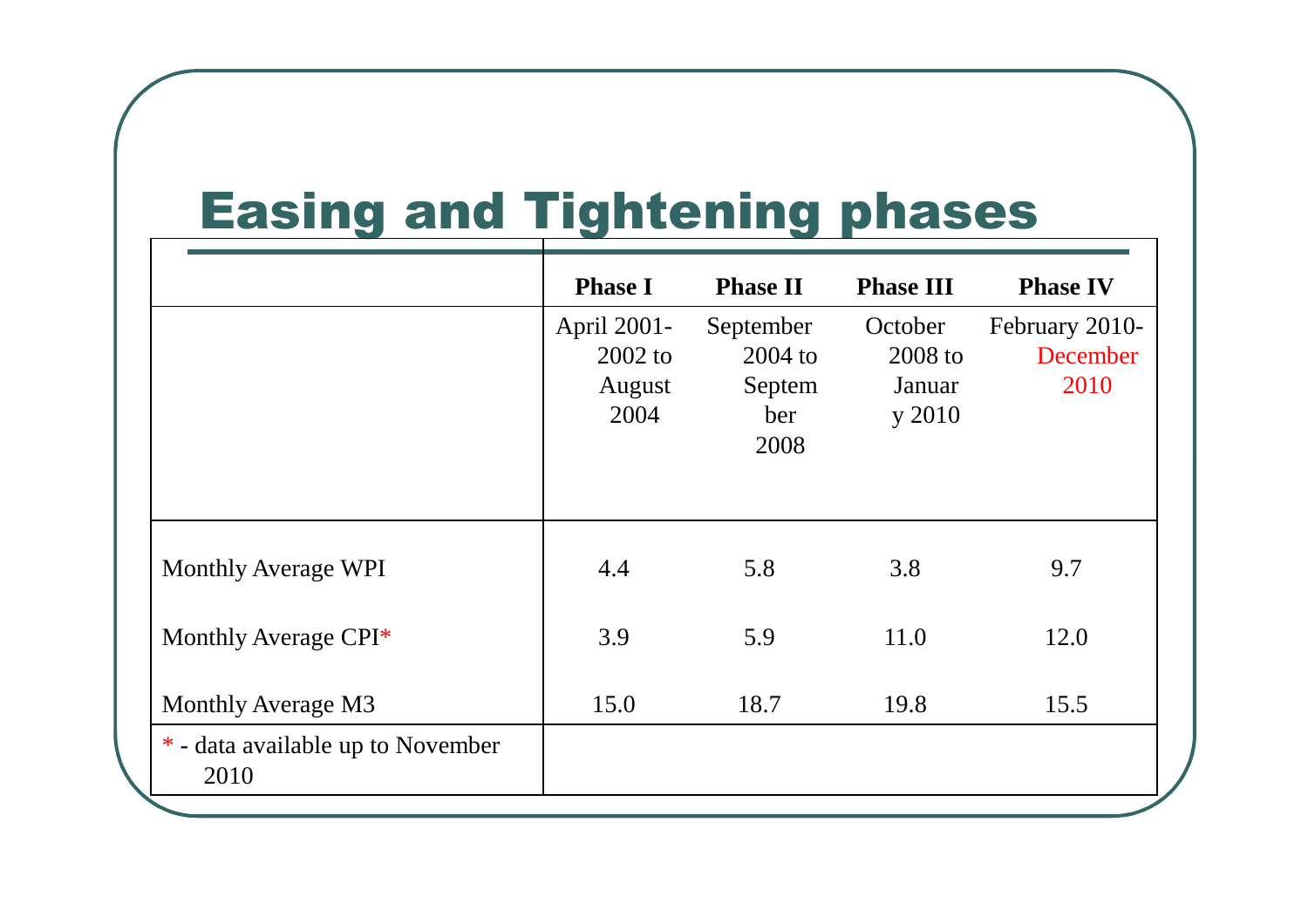#### Base Rate changes

| <b>Base Rate</b> |                            |                                  |                        |  |
|------------------|----------------------------|----------------------------------|------------------------|--|
|                  |                            | With effect from<br>1, July 2010 | <b>Latest revision</b> |  |
| $\mathbf{1}$     | Axis Bank Ltd.             | 7.50                             | 8.25                   |  |
| $\overline{2}$   | Allahabad Bank             | 8.00                             | 9.50                   |  |
| $\overline{3}$   | Andhra Bank                | 8.25                             | 9.50                   |  |
| $\overline{4}$   | <b>Bank of Baroda</b>      | 8.00                             | 9.50                   |  |
| 5                | <b>Bank of India</b>       | 8.00                             | 9.50                   |  |
| 6                | <b>Bank of Maharashtra</b> | 8.00                             | 9.50                   |  |
| 7                | <b>Corporation Bank</b>    | 7.75                             | 9.40                   |  |
| 8                | Central Bank of India      | 8.00                             | 9.50                   |  |
| 9                | Canara Bank                | 8.00                             | 9.50                   |  |
| 10               | Dhanlaxmi                  | 7.00                             | 8.25                   |  |
| 11               | Dena Bank                  | 8.25                             | 9.45                   |  |
| 12               | <b>HDFC</b> Bank           | 7.25                             | 7.75                   |  |
| 13               | <b>IDBI</b>                | 8.00                             | 9.50                   |  |
| 14               | <b>ICICI</b> Bank          | 7.50                             | 8 25                   |  |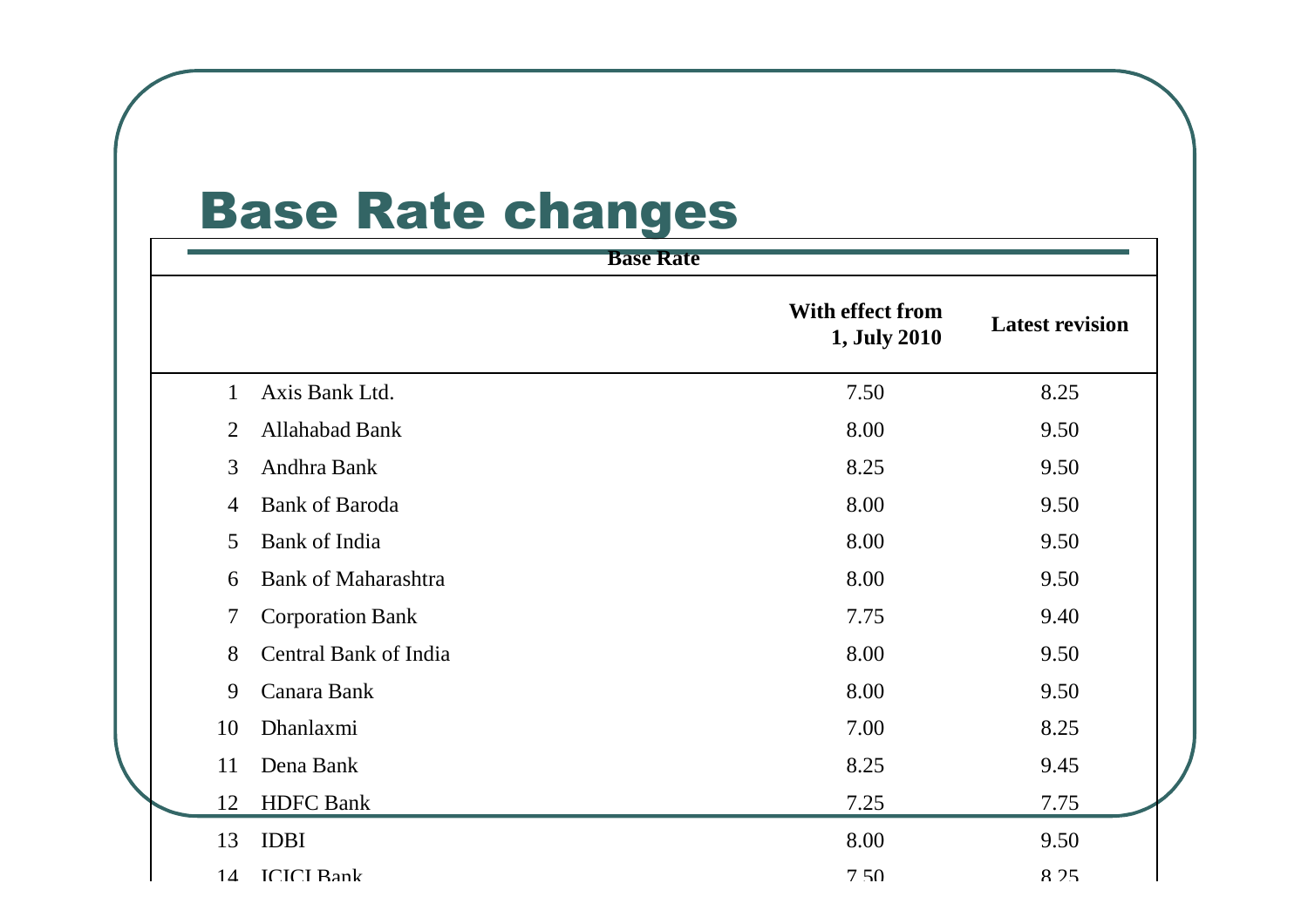#### Base Rate changes-contd

| 16 | <b>Indian Bank</b>               | 8.00 | 9.50 |
|----|----------------------------------|------|------|
| 17 | <b>Indian Overseas Bank</b>      | 8.25 | 9.50 |
| 18 | Kotak Mahindra Bank              | 7.25 | 8.25 |
| 19 | Karnataka Bank Ltd               | 8.75 | 9.75 |
| 20 | <b>Oriental Bank of Commerce</b> | 8.00 | 9.50 |
| 21 | <b>Punjab National Bank</b>      | 8.00 | 9.50 |
| 22 | Punjab & Sind Bank               | 8.20 | 9.50 |
| 23 | <b>SBI</b>                       | 7.50 | 8.25 |
| 24 | State Bank of Bikaner & Jaipur   | 7.75 | 8.75 |
| 25 | <b>State Bank of Hyderabad</b>   | 7.75 | 9.00 |
| 26 | <b>State Bank of Mysore</b>      | 7.75 | 8.75 |
| 27 | <b>State Bank of Patiala</b>     | 7.75 | 9.00 |
| 28 | <b>State Bank of Travancore</b>  | 7.75 | 9.00 |
| 29 | <b>Syndicate Bank</b>            | 8.25 | 9.50 |
| 30 | <b>UCO Bank</b>                  | 8.00 | 9.50 |
| 31 | <b>United Bank of India</b>      | 8.25 | 9.45 |
| 32 | Union Bank of India              | 8.00 | 9.50 |

 $\mathbf{L}$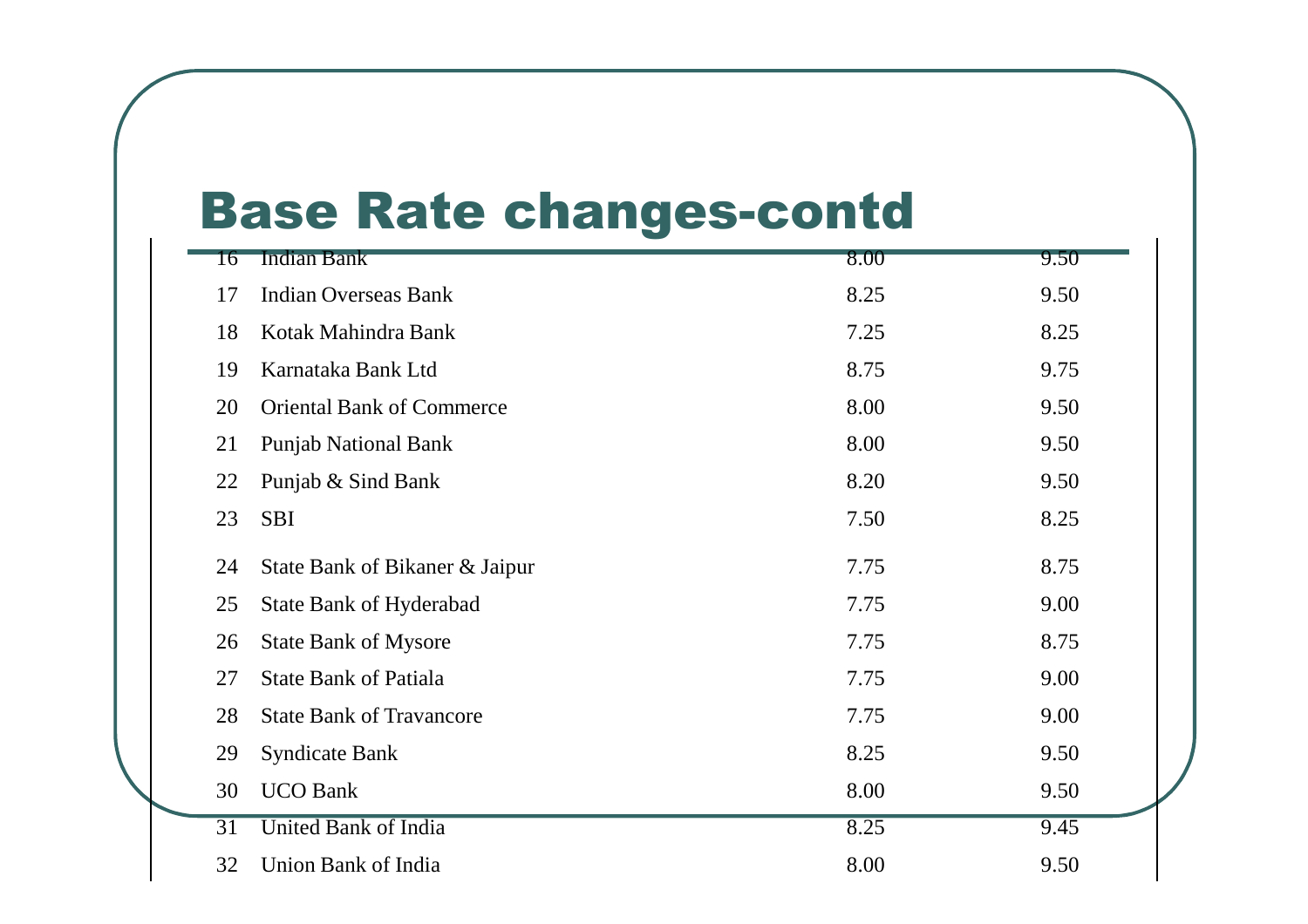#### Yield trends